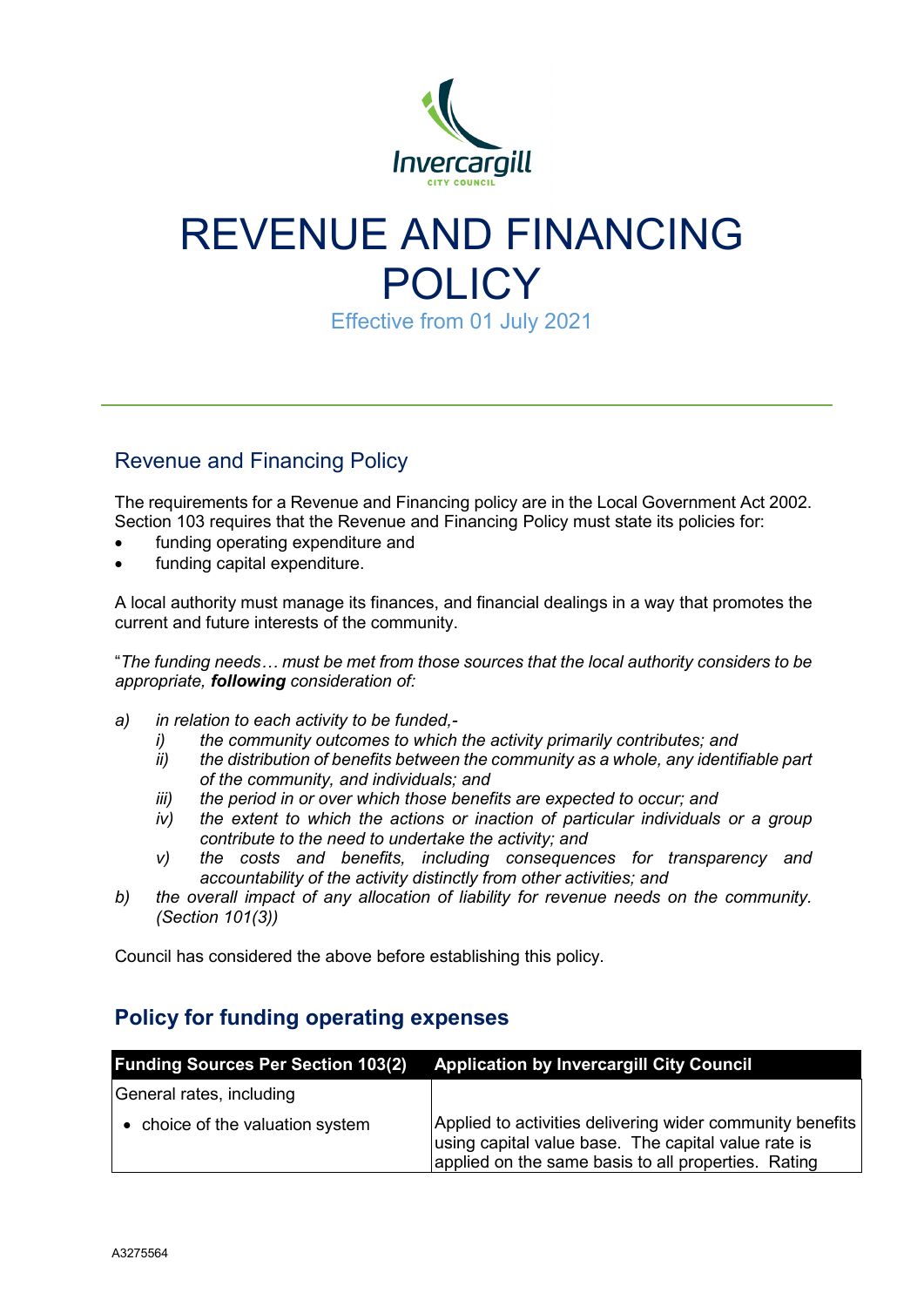| <b>Funding Sources Per Section 103(2)</b> | <b>Application by Invercargill City Council</b>                                                                                                                                                                                                                                                                                                                                                                                                                                                                             |
|-------------------------------------------|-----------------------------------------------------------------------------------------------------------------------------------------------------------------------------------------------------------------------------------------------------------------------------------------------------------------------------------------------------------------------------------------------------------------------------------------------------------------------------------------------------------------------------|
|                                           | values are revised every three years.                                                                                                                                                                                                                                                                                                                                                                                                                                                                                       |
| differential rating                       | Invercargill City Council will apply differentials where<br>there is a significant difference in the level of service<br>available to properties relative to the collective values of<br>the properties within a group. If differentials are to be<br>applied the groups will be Commercial/Industrial,<br>Farming, Lifestyle, Tiwai point smelter and residential.<br>Council will analyse the effect of the UAGC on the<br>incidence of rates between groups, in determining<br>whether or not a differential will apply. |
| Uniform Annual General Charge             | A uniform Annual General charge is set based on<br>separately used or inhabited parts of the property. It is<br>part of the total general rate and set at a level that<br>Council considers appropriate. The level of the charge<br>is subject to some legal limitations and Council will not<br>breach that limit. In setting the UAGC Council will<br>analyse the effect that any UAGC has in shifting the<br>incidence of rates away from Farming and Commercial<br>onto residential.                                    |
| <b>Targeted rates</b>                     | Council has a preference for rates to be within the<br>General rate unless the services have a specific area of<br>benefit, which is not as wide as the entire district, and<br>where the amount of the separate rate is substantial<br>enough to warrant the additional administration required<br>for a separate targeted rate.                                                                                                                                                                                           |
|                                           | Targeted rates are not a user charge as there is no<br>provision for a user to opt out.  They are levied for<br>separate services where the Rate is a proxy for a<br>uniform user fee. Those services are Sewage disposal,<br>Water supply, Transportation, Stormwater Drainage and<br>refuse collection.                                                                                                                                                                                                                   |
|                                           | They allow Council to assist communities to collectively<br>fund services that can only be delivered without<br>collective funding. Due to the administration of separate<br>targeted rates Council will try to avoid setting a targeted<br>rate for less than \$100k for the total value of the rate. If<br>a targeted rate is set for a lower revenue level Council<br>will identify the special circumstances that warrant an<br>additional rate.                                                                        |
|                                           | Targeted rates are set for transparency purposes rather<br>than to create an on-going pool of funds separately<br>managed. Therefore any unspent targeted rates will<br>become part of Council general funds.                                                                                                                                                                                                                                                                                                               |
| Lump sum contributions                    | Available for capital project funding under the Local<br>Government (Rating) Act 2002. It is a complex<br>mechanism which is not considered to provide any<br>advantage to our ratepayers and so is not used.                                                                                                                                                                                                                                                                                                               |
| Fees and charges                          | Fees and charges are a preferred funding option for<br>services where they are practicable. They reflect that a<br>choice has been made to utilise community resources.                                                                                                                                                                                                                                                                                                                                                     |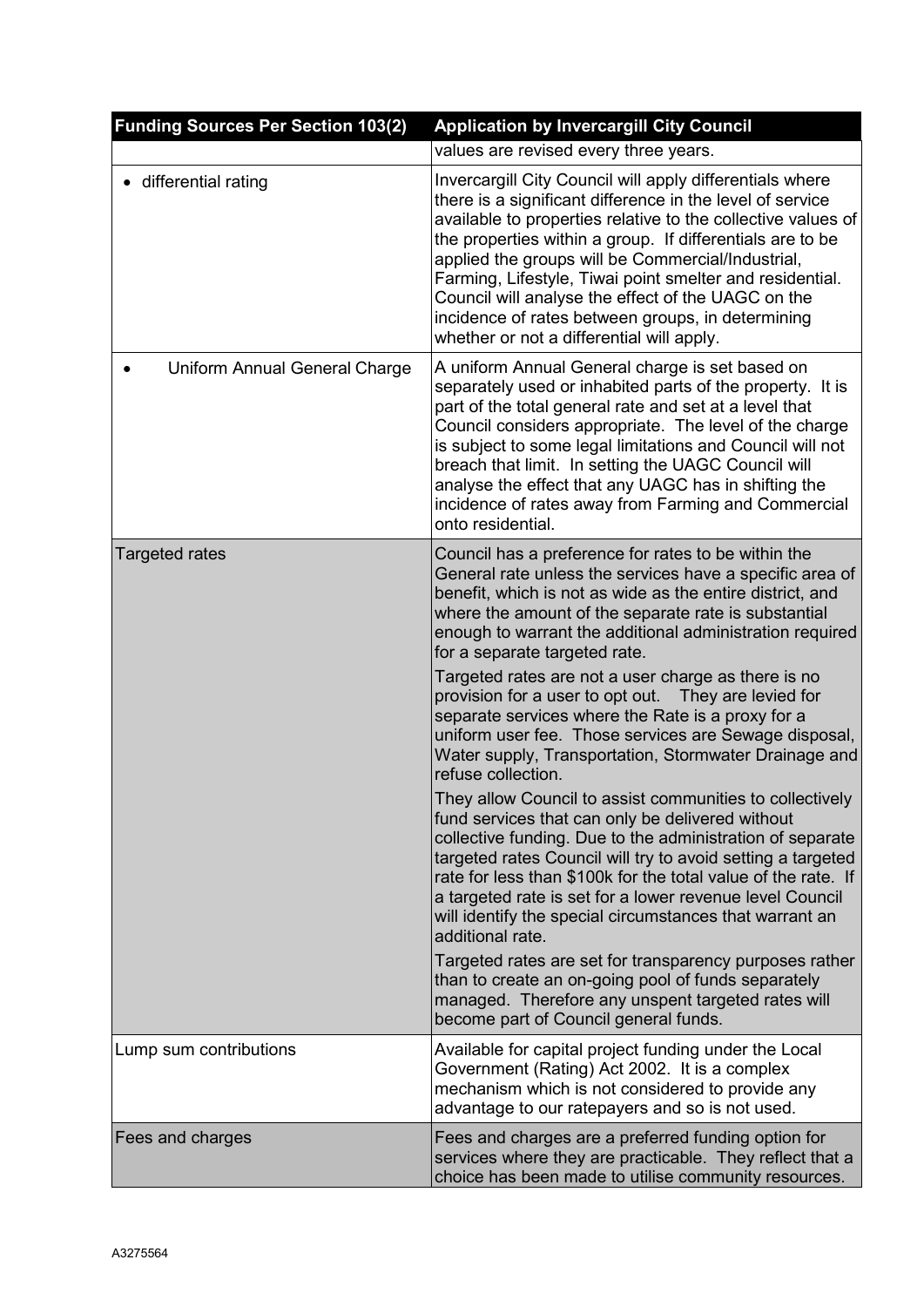| <b>Funding Sources Per Section 103(2)</b> | <b>Application by Invercargill City Council</b>                                                                                                                                                                                                                                                                                                                                                                                                                                                                                                                                                                                                                                                                                                                                                                                                                                                                                            |
|-------------------------------------------|--------------------------------------------------------------------------------------------------------------------------------------------------------------------------------------------------------------------------------------------------------------------------------------------------------------------------------------------------------------------------------------------------------------------------------------------------------------------------------------------------------------------------------------------------------------------------------------------------------------------------------------------------------------------------------------------------------------------------------------------------------------------------------------------------------------------------------------------------------------------------------------------------------------------------------------------|
|                                           | That choice gives benefit to the individual and may<br>impose costs on the wider community. Charges are set<br>to recover the costs Council incurs in delivering that<br>activity. Council recognises that some services it<br>provides are for facilities which are available for<br>community and private benefit. If that service attempted<br>to recover full costs it is likely they would be too<br>expensive for users. If the charges are set too high, it<br>could lead to reducing use, and this may mean the net<br>cost of the service increases.<br>Council believes the community wishes these services<br>to be made available so that individuals have the option<br>to use them if they choose. There the general rate<br>meets a level of cost to provide the option for the<br>community use. In these cases, Council uses its<br>judgement to set the fees at a level it believes is at an<br>acceptable market level. |
| Interest and dividends from investments   | Interest and dividends are treated as part of general<br>funds and support the services which are general rate<br>funded. An exception to this is where reserves have<br>been established for targeted rates which cover the<br>long-term needs of a service area. Rates set for that<br>purpose are used for that purpose, and funds not used<br>in a particular year are invested, and interest on those<br>funds are used for that service.                                                                                                                                                                                                                                                                                                                                                                                                                                                                                             |
| Borrowing                                 | The financial strategy identifies that Council operates a<br>net debt policy. This means that we measure our debt<br>based on total external borrowings less funds invested<br>in term deposits. So borrowing and use of invested<br>cash are treated in the same manner being part of our<br>"balance sheet" funding. Our goal with borrowing is for<br>borrowing to be used primarily for capital spending,<br>however borrowing may also be used to level out highs<br>and lows that can occur in services that have cyclic<br>funding needs.<br>Borrowing is used to recognise issues of inter-<br>generational equity for assets that have a long life and<br>will benefit the community for a long time.<br>Borrowing will not be used to fund long term operational<br>shortfalls but may be used as part of a strategy to get to                                                                                                   |
|                                           | long run sustainable rates level without large one-off<br>rates rises. However, Council recognises that<br>staggering necessary rates rises inevitably comes at the<br>cost of higher rates.                                                                                                                                                                                                                                                                                                                                                                                                                                                                                                                                                                                                                                                                                                                                               |
| Proceeds from asset sales                 | Proceeds from asset sales will not be used to fund<br>operational costs.                                                                                                                                                                                                                                                                                                                                                                                                                                                                                                                                                                                                                                                                                                                                                                                                                                                                   |
| Development contributions                 | Invercargill is forecasting little if any growth. As Council<br>desires growth, it considers that Development<br>contributions are likely to be an impediment to growth.<br>Also the asset base for service delivery is large enough                                                                                                                                                                                                                                                                                                                                                                                                                                                                                                                                                                                                                                                                                                       |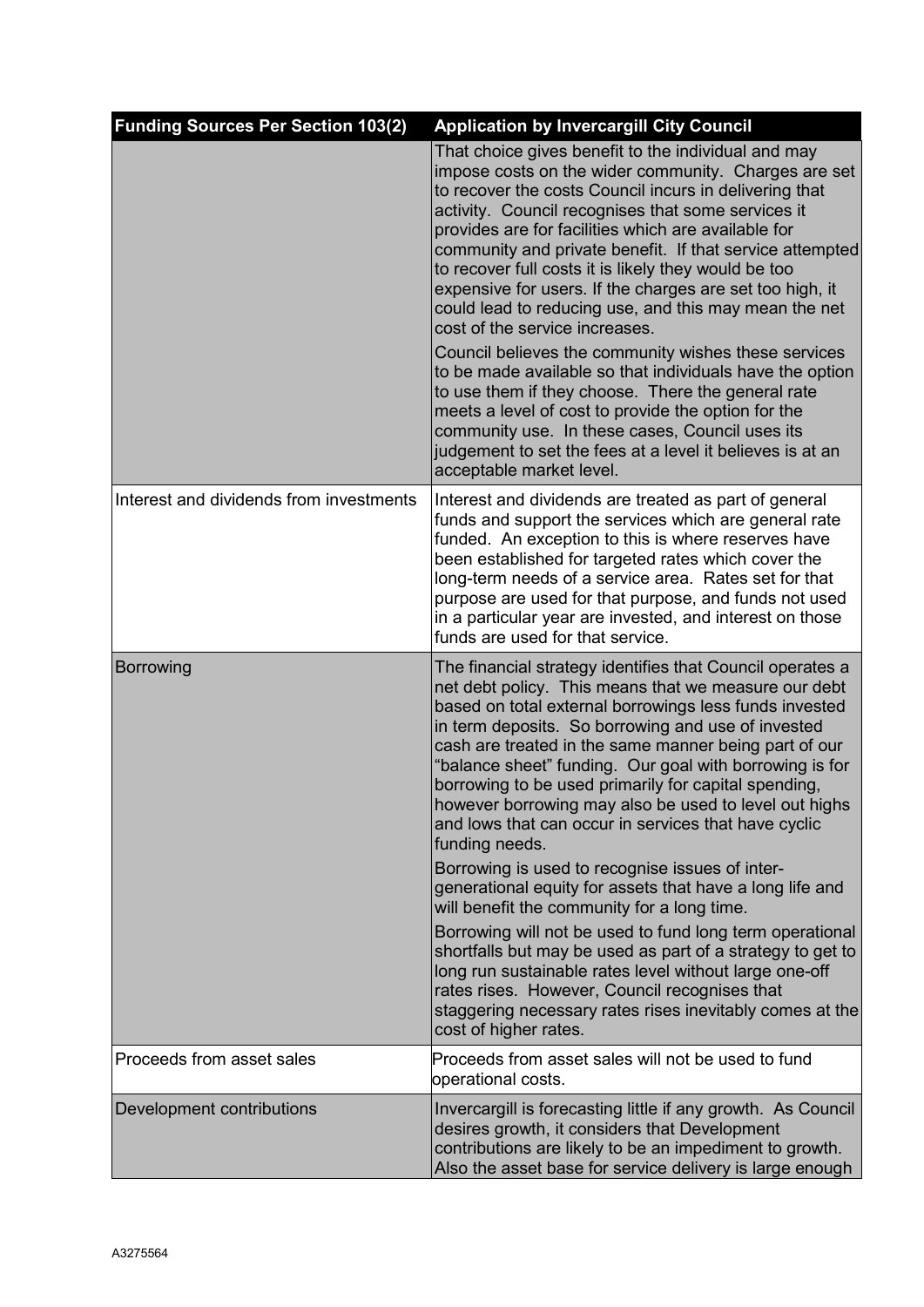| <b>Funding Sources Per Section 103(2)</b>                                | <b>Application by Invercargill City Council</b>                                                                                                                                                                                                                                                                                                                                                                                                                                                                                                                                                                                                                                             |
|--------------------------------------------------------------------------|---------------------------------------------------------------------------------------------------------------------------------------------------------------------------------------------------------------------------------------------------------------------------------------------------------------------------------------------------------------------------------------------------------------------------------------------------------------------------------------------------------------------------------------------------------------------------------------------------------------------------------------------------------------------------------------------|
|                                                                          | to cope with some growth, without requiring significant<br>growth related investment. Not applied                                                                                                                                                                                                                                                                                                                                                                                                                                                                                                                                                                                           |
| Financial contributions under the<br><b>Resource Management Act 1991</b> | Invercargill is forecasting little if any growth. As Council<br>desires growth, it considers that Financial contributions<br>are likely to be an impediment to growth. Also the asset<br>base for service delivery is large enough to cope with<br>some growth, without requiring significant growth related<br>investment.                                                                                                                                                                                                                                                                                                                                                                 |
| <b>Grants and subsidies</b>                                              | Other organisations determine the availability of Grants<br>and subsidies. Where grants and subsidies are<br>available, Council will apply when it is considered<br>efficient to do so. Where funding applications are<br>successful or where long-term contracts have grants<br>and subsidy the funds are used for that purpose. The<br>biggest part of subsidy comes from NZTA for roading<br>works. The level of the subsidy is set by NZTA.                                                                                                                                                                                                                                             |
| Any other source.<br>Special purpose investments (reserves)              | Over many years of operations, Council has established<br>a number of Special fund reserves. These reserves are<br>backed by cash investments. Where funds are<br>available in those reserves, they will be used only for<br>the purpose that the reserve was established. When<br>that occurs, the funds in the reserve will be used to<br>meet either a capital cost or operating cost. These<br>funded reserves are a way for the council to manage<br>expenditure and revenue so that the requirements from<br>the community are more even and predictable. Special<br>funds invested will earn interest on the funds and<br>reduce the borrowing needs in higher expenditure<br>years. |

### Capital expenditure funding sources

Council provides activities which have a long life and long-term benefits. The level of capital expenditure over the period of a long-term plan is relatively minor compared to operating expenses. Council takes a long-term view to funding its services and assets on a sustainable basis. Funding of capital works is from:

- General and Targeted rates: Rates will be used to fund capital work. Rates are set based on long term projections, to enable sustainable levels of service, which includes renewal of assets. Typically, rates will fund renewal of assets, but there will be years where rates will fund a portion of new capital items, and years when rates will be repaying loans. Rates and debt are the primary funding sources for Councils planned capital work and these two items need to have an equilibrium identified with the Financial strategy.
- Borrowing: Borrowing will be used to fund capital expenditure when the level of renewal is above the average renewal funded in the plan. It is also used to fund the majority of level of service improvement for assets. This reflects that those assets will have a long life and so the cost of the asset should be shared a longer period of time.
- Subsidy and grants: A reasonable amount of capital expenditure in the Roading activity is funded from NZTA subsidy. Council seeks to maximise the amount of NZTA subsidy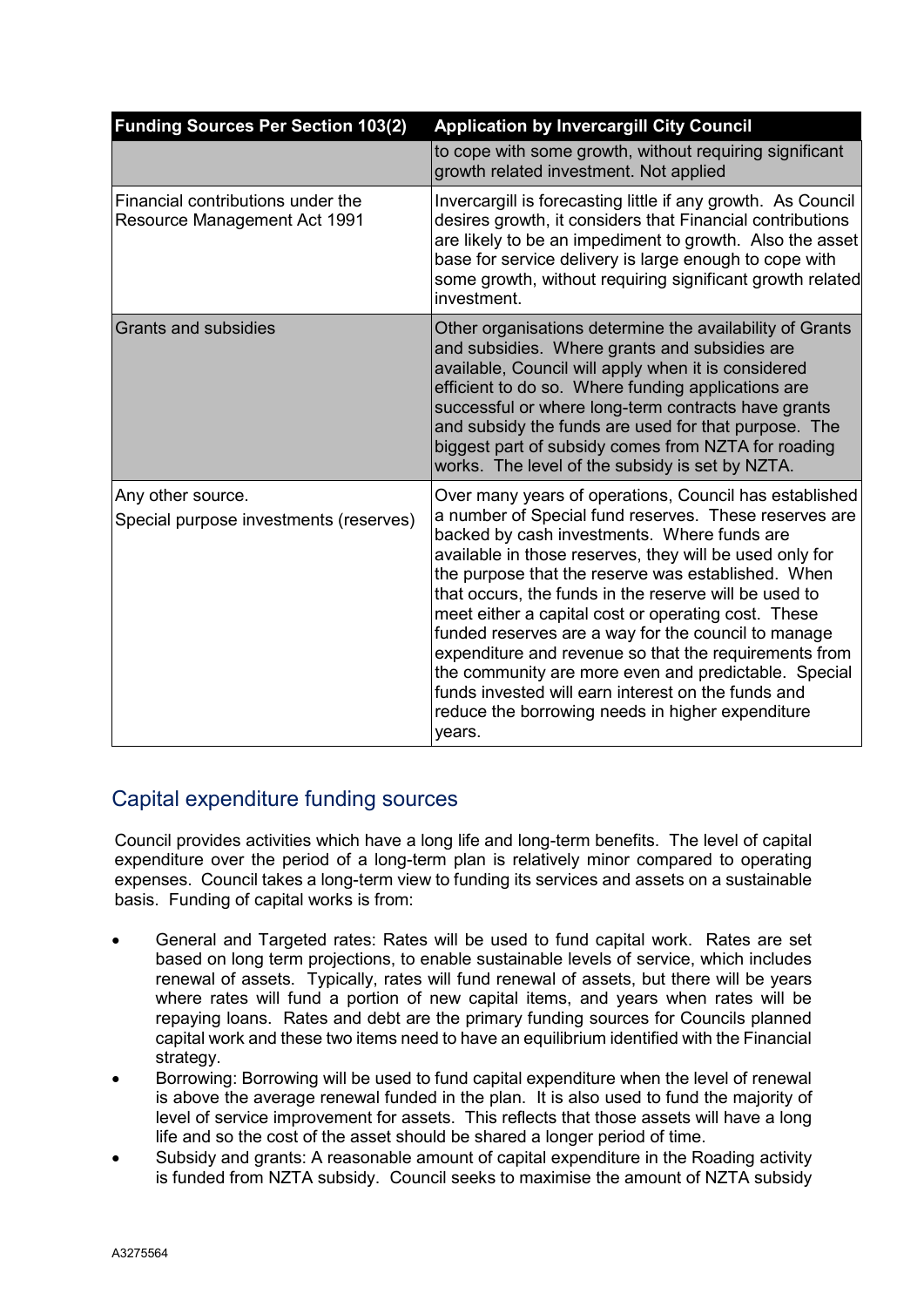available. For some community facilities, it is possible to get grants from specific organisations. Where this is possible Council will use these grants to lower the capital requirement from the community.

- Proceeds from Asset sales: Council owns a number of properties that have been purchased for operational and strategic reasons. Where capital assets are sold the funds from those sales will be used to fund capital items. This will occur through the repayment of loans which will enable increased borrowing capacity for the capital items. This ensures that debt is attributed to the appropriate group of activities.
- Development contributions: Council does not charge development contributions or financial contributions. Growth is not significant in Invercargill and Infrastructure is able to cope with population growth in the foreseeable future.

### **Consideration of overall effect of funding allocations**

When considering the revenue requirements and funding mechanisms used Council is mindful of the impact that both fees and rates can have on individuals in the community. Charges are set to recover the costs that individuals impose on the community and the benefit they receive from the activity. Rates are also set to reflect the ongoing costs of Council activities. Regional Council rates are a small component of total rates paid by property; Council does not believe Council rates levels impose any hardship.

#### **Summary of funding mechanisms used in Activities**

Mechanisms selected to fund a particular activity are based on a regular assessment of the efficiency of imposing multiple small charges compared to funding from a larger funding source such as general funds. However, there is a preference for individuals benefiting and causing costs to pay for the costs they impose. This means that individuals can become more aware of the impact their resource use choices have on the sustainability of our activities.

| <b>Activity</b>                              | <b>User fees</b> | Subsidy/<br><b>Petrol tax</b> | <b>Investment</b><br>income<br><b>Dividends</b><br>and Interest | General<br>Rate | Targeted<br>rate |
|----------------------------------------------|------------------|-------------------------------|-----------------------------------------------------------------|-----------------|------------------|
| Roading                                      | Marginal         | Marginal                      |                                                                 | Majority        |                  |
| <b>Sewerage</b>                              | Marginal         | Marginal                      |                                                                 |                 | Majority         |
| Waste<br><b>Solid</b><br><b>Management</b>   | Market           |                               |                                                                 | Residual*       | Marginal         |
| <b>Stormwater</b>                            |                  |                               |                                                                 | Majority        | Marginal         |
| <b>Water Supply</b>                          | Marginal         | Residual                      |                                                                 |                 | Majority         |
| <b>Services</b><br>General<br>(Listed below) |                  |                               |                                                                 |                 |                  |
| <b>Aquatic Services</b>                      | Market           | Residual                      |                                                                 | Residual        |                  |
| Arts and Culture                             | Availability     |                               |                                                                 | Majority        |                  |
| <b>Corporate Services</b>                    | Majority         |                               |                                                                 | Marginal        |                  |
| <b>Democratic Process</b>                    |                  | Residual                      |                                                                 | Majority        | Residual         |
| Housing care                                 | Full             |                               |                                                                 |                 |                  |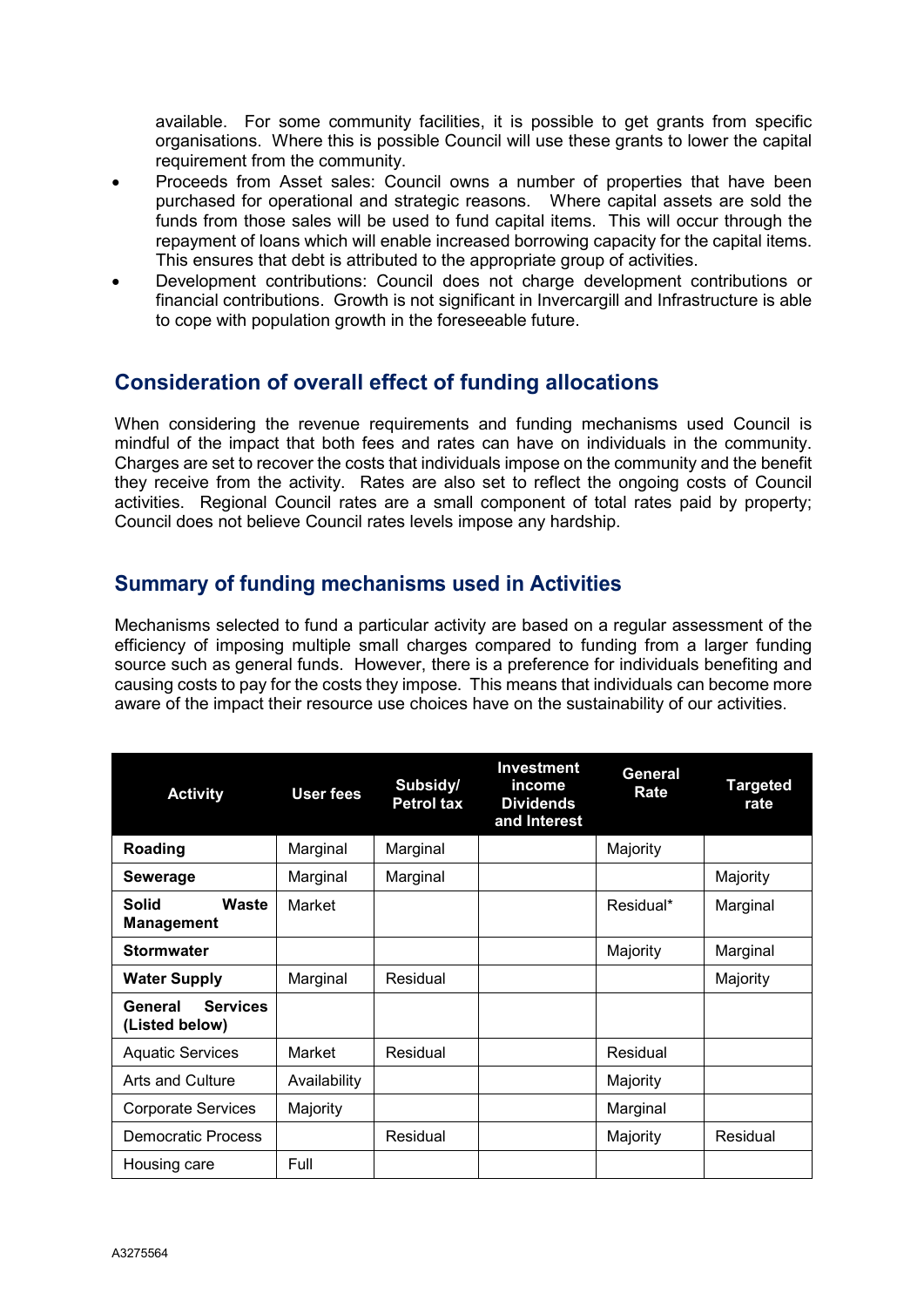| Investments                | Market       |          | Majority |          |          |
|----------------------------|--------------|----------|----------|----------|----------|
| Libraries                  | Availability | Residual |          | Majority |          |
| Parks and Reserves         | Availability |          |          | Majority |          |
| Passenger transport        | Market       | Majority |          | Marginal | Marginal |
| Property                   |              |          |          | Full     |          |
| Public toilets             |              |          |          | Full     |          |
| <b>Regulatory Services</b> | Majority     |          |          | Marginal |          |
| <b>Venue Services</b>      | Market       |          |          | Marginal |          |

\*Solid Waste Management is predominantly funded from a uniform targeted rate per bin, but a portion of the activity for waste minimisation and part of the contract rate is attributed to City wide public benefit.

User charges are used for services where there is a benefit to an individual. If it is possible to efficiently impose a charge, the council does so, on the basis of either recovering the full cost of the service, the marginal cost added by users, or a rate that the market will pay. The market rate becomes an issue to limit the potential for charging. It applies in circumstances where the council believes that a charge set too high will reduce use and therefore, diminish the value of the facility to the community, and impose a greater cost on ratepayers. In selecting market rate the council has made a judgement that the community values the existence of the facility and would rather fund it from rates than for it to close.

Explanation of notations in the above table

- 1. **Full** (100%)means that all, or almost all, of the cost of the activity is funded from that particular source.
- 2. **Availability** means that the cost of having the service available is met from that funding source. For these services council believes that charges can be a major barrier to access for some members of the community. Revenue in these services reflects revenue from programmes, hire of the facility and added value services.
- 3. **Subsidy** means that a portion of the activity is funded from a government subsidy. In some instances the subsidy makes a relatively minor contribution, but in others, such as roading, the subsidy is a substantial contributor to the cost of the activity. Those subsidies are identified within the individual plan of the activity.
- 4. **Petrol Tax** is a local government share of the petrol tax levied by central government. It is used to contribute to the costs of road maintenance.
- 5. **Majority** (more than 50%) means the majority of the service is funded from this source. When used in the fees and charges column it reflects the view that the services should be recovered from users but that legislation imposes some constraints which may mean that full recovery is not possible.
- 6. **Marginal** (10-50%) reflects that the service has a level of public benefit but also recognises that the level of the service required is influenced by the actions or inactions of others. The revenue reflects a contribution to the cost from those parties.
- 7. **Market** means that the council attempts to set its charges at a level that is affordable for the users and competitive with similar services either within the city or outside the city. It is used where market rates are not sufficient to meet the full costs of the service. The balance is funded from rates.
- 8. **Residual** (Less than 10%) indicates that a portion of funds comes from this source. It reflects that in some circumstances there are constraints on council charges, or that the alternative revenue source may include enforcement revenue which is imposed to achieve compliance and may not always cover the costs of enforcement.
- 9. Licence and enforcement fees can be charged for some services. Licence fees may be